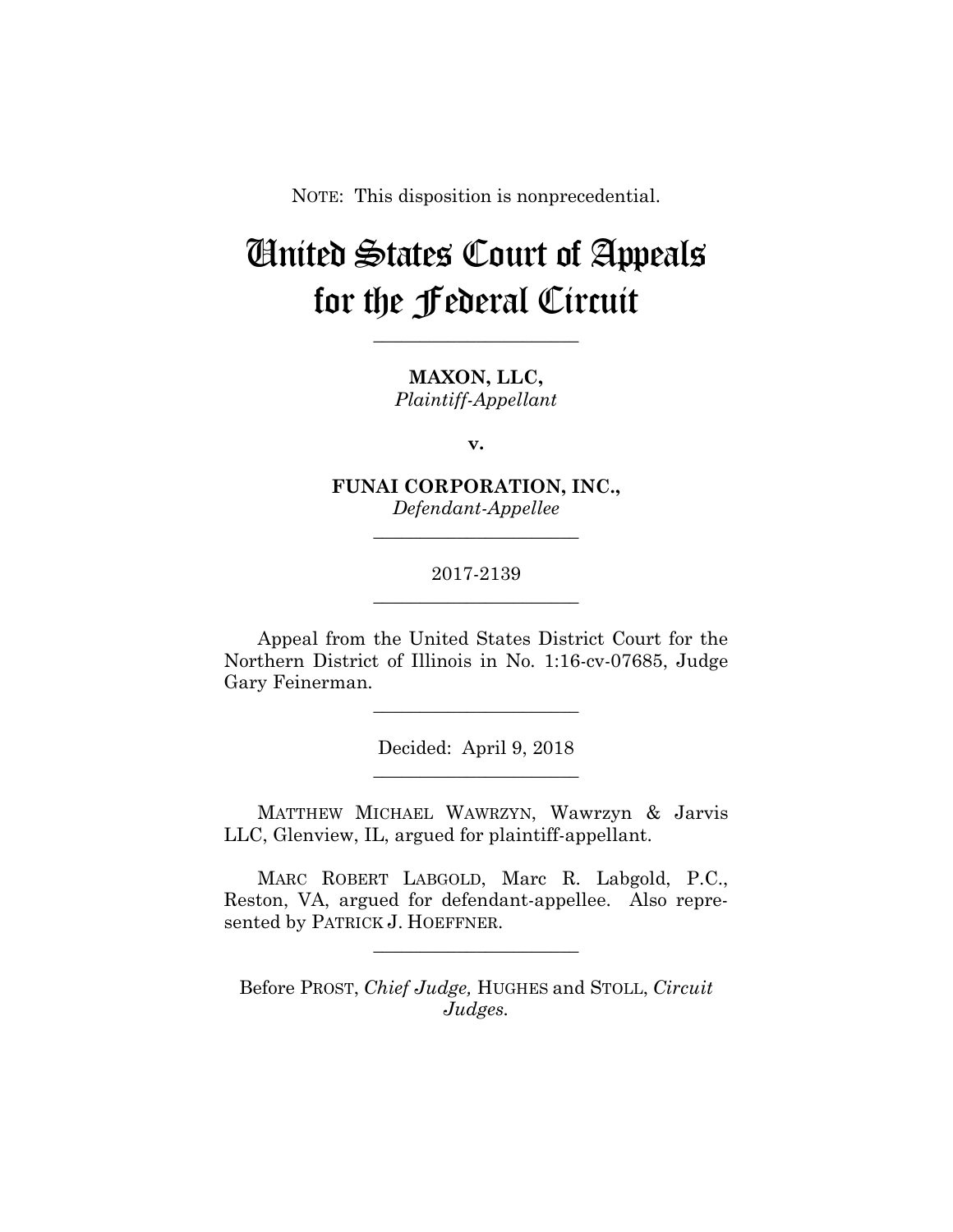## HUGHES, *Circuit Judge*.

Maxon, LLC appeals the district court's finding that U.S. Patent Nos. 8,989,160; 7,489,671; 7,486,649; and 7,171,194 claim ineligible subject matter under 35 U.S.C. § 101. Because the district court did not err in granting Funai Corporation, Inc.'s motion to dismiss, we affirm.

I

The district court found the four patents at issue teach "electronic means of increasing user control over subscription entertainment content." J.A. 1. The parties agree that claim 8 of the '160 patent, claim 6 of the '671 patent, claim 6 of the '649 patent, and claim 8 of the '194 patent are representative of their respective patents. We reproduce only claim 8 of the '160 patent.

An audio-video device capable of sharing services with a plurality of other devices within a personal network, the audio-video device comprising:

a computer-readable medium having storage for a first address corresponding to the audio-video device, a second address corresponding to the personal network, and a third address corresponding to a service provider network;

input/output logic configured to receive from a user a desired change to a service capable of being provisioned to the audio-video device from at least one service available generally to the personal network;

a processor in communication with the computerreadable medium and the input/output logic, the processor programmed to prepare an inbound signaling word comprising at least the first address and payload data representing the desired change to the service capable of being provisioned to the audio-video device from the personal network; and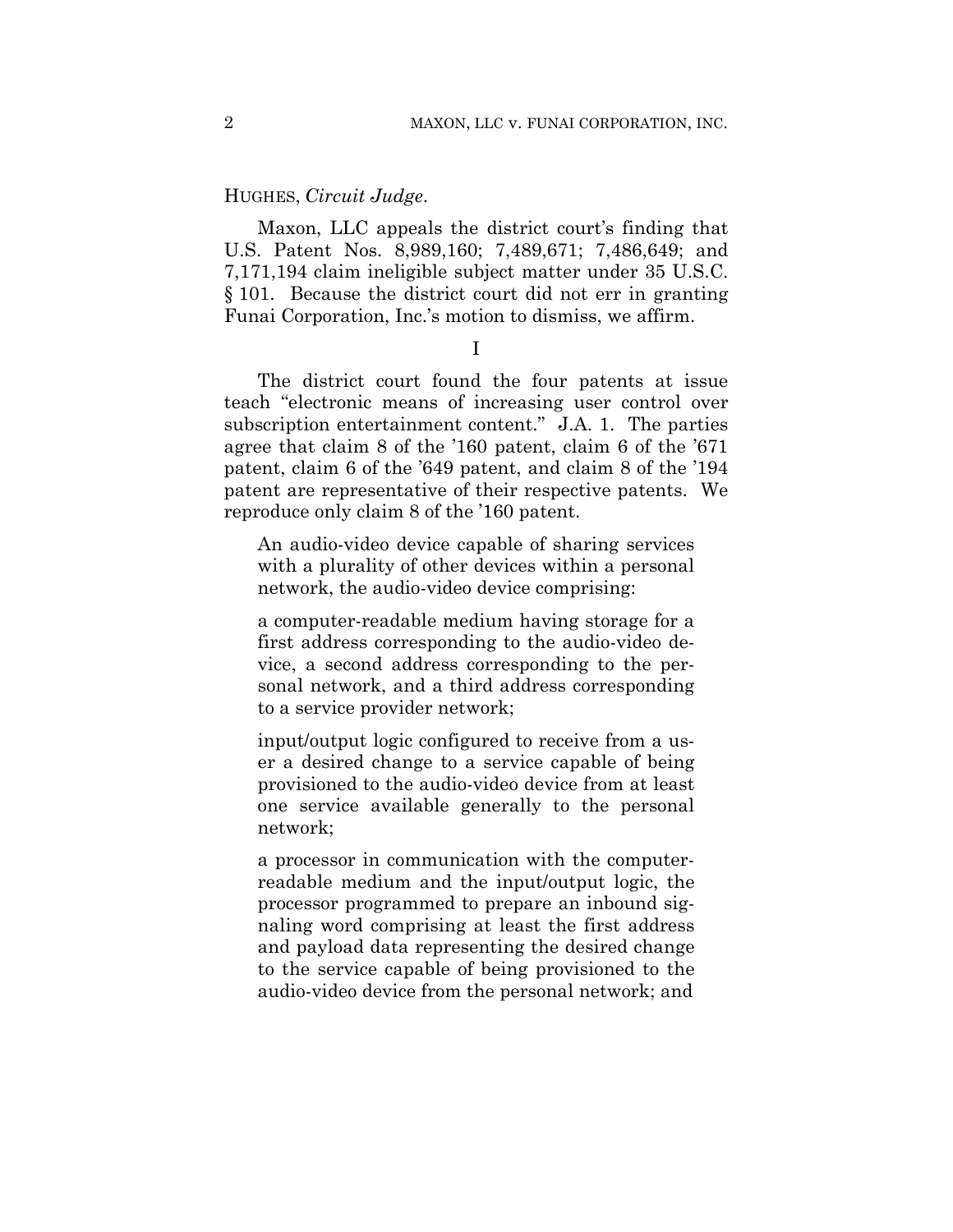a transceiver providing the inbound signaling word to the service provider network where the service provider network comprises logic to process the inbound signaling word including modifying stored information in a subscriber database to effect the desired change to the service capable of being provisioned to the audio-video device from the personal network, the transceiver further receiving an outbound signaling word comprising the first address corresponding to the audio-video device and data indicating the desired change to the personal network, the outbound signaling word responsive to the desired change to the service capable of being provisioned to the audiovideo device from the personal network.

'160 patent at col. 14 ll. 31–64.

The physical components of claim 8 are a computerreadable medium, input/output logic, a processor, and a transceiver. The other representative claims include similar physical elements: claim 6 of the '671 patent contains a computer-readable medium, management logic, and a processor; claim 6 of the '649 patent contains a computer-readable medium, management logic, and a processor; and claim 8 of the '194 patent contains a user interface and communications logic.

The district court found all four patents ineligible under § 101. Maxon appeals. We have jurisdiction under 28 U.S.C. § 1295(a)(1).

#### II

We apply the law of the regional circuit to a district court's grant of a motion to dismiss. *BASCOM Glob. Internet Servs., Inc. v. AT&T Mobility LLC*, 827 F.3d 1341, 1347 (Fed. Cir. 2016). The Seventh Circuit reviews motions to dismiss de novo. *Firestone Fin. Corp. v. Meyer*, 796 F.3d 822, 825 (7th Cir. 2015).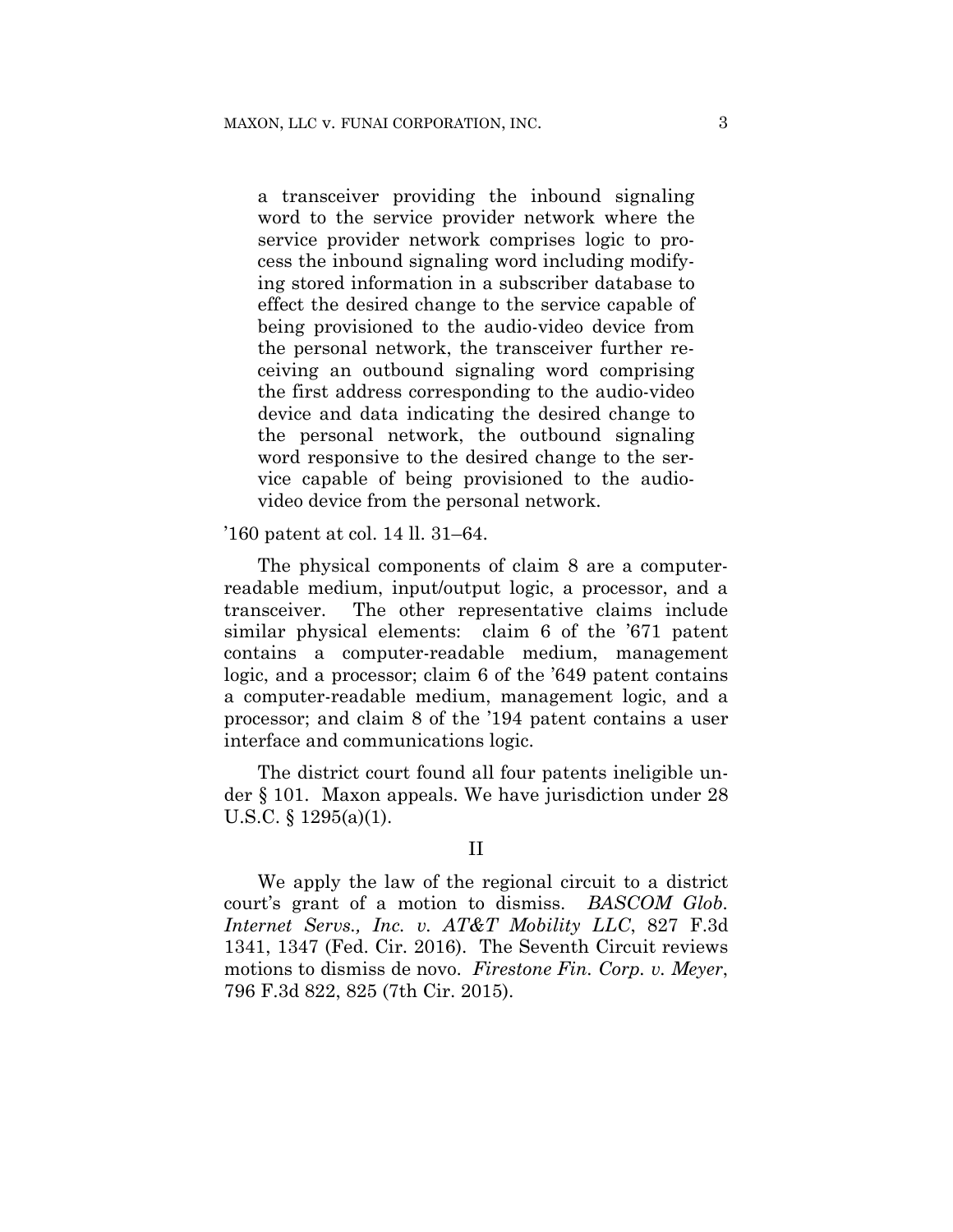Patent eligibility under § 101 is a legal determination that we review de novo. *buySAFE, Inc. v. Google, Inc.*, 765 F.3d 1350, 1352 (Fed. Cir. 2014). Under *Alice*, we consider: (1) whether the claims are directed to an abstract idea, and (2) whether the claims contain an inventive concept sufficient to transform the claimed abstract idea into a patent-eligible concept. *Alice Corp. Pty. Ltd. v. CLS Bank Int'l*, 134 S. Ct. 2347, 2355 (2014). The use of "wholly generic computer implementation" cannot "transform a patent-ineligible abstract idea into a patent-eligible invention." *Id.* at 2358.

Maxon concedes that the patents are directed to the abstract idea of "decentralized delivery controlled by the owner of a plurality of devices." Appellant's Op. Br. 11. Accordingly, the only issue before the district court was whether the claims "do significantly more than simply describe the abstract method." *Affinity Labs of Tex., LLC v. DIRECTV, LLC*, 838 F.3d 1262 (Fed. Cir. 2016). The court found that they do not.

The district court correctly found that the claims recite only generic computing processes using functional language. Analyzing the physical components of the claims, the district court noted that the specifications do not limit the breadth of elements such as "computerreadable medium," "logic," "processor," or "transceiver." Instead, for example, "computer-readable medium" is defined as "any non-transitory medium that participates directly or indirectly in providing signals, instructions and/or data to one or more processors for execution." '160 patent at col. 2 ll. 55–58. Put another way, the computerreadable medium "could be described as 'something that stores data that a computer can read.'" J.A. 8. Therefore, the district court correctly found that the claims merely recite generic computer elements for their basic functions and thus do not transform the claimed abstract idea into eligible subject matter under *Alice*. *See Content Extraction & Transmission LLC v. Wells Fargo Bank, Nat'l*